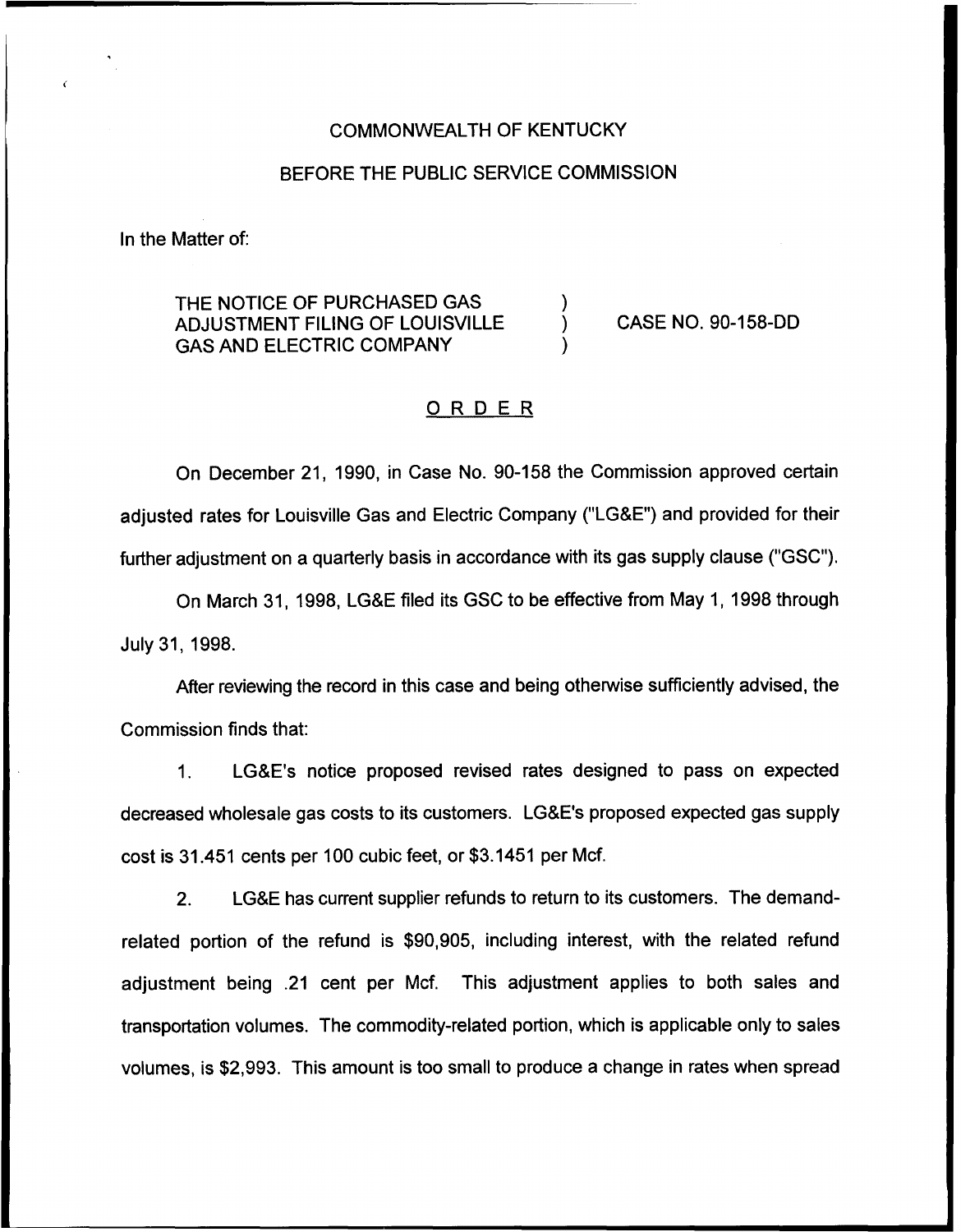over sales volumes of 40,838,418 Mcf. LG&E should include the \$2,993 with a future refund applicable only to sales volumes. The total refund factor for sales customers of .21 cent per Mcf reflects the current refund adjustment only; there are no remaining previous quarter adjustments. The refund factor for transportation customers is .21 cent per Mcf.

3. LG&E's notice set out a current quarter actual adjustment of (17.70) cents per Mcf to return over-recovered gas cost from August, September, and October 1997. The proposed total actual adjustment of (23.30) cents per Mcf reflects the current overrecovery as well as under- and over-collections from three previous quarters.

4. LG&E's notice set out a balance adjustment of (9.33) cents per Mcf to return remaining over-collections from previous actual and balance adjustments.

5. These adjustments produce a gas supply cost component of 28.167 cents per 100 cubic feet or \$2.8167 per Mcf, 86.42 cents per Mcf less than the prior rate.

6. The rate adjustment in the Appendix to this Order is fair, just, and reasonable, in the public interest, and should be effective with gas supplied on and after May 1, 1998.

7. LG&E filed with its notice a petition for confidential treatment of supplier information filed in Exhibit B-1, pages 5 and 6 of 6. Publication of such information is likely to cause competitive injury to LG&E. Its request should be granted.

IT IS THEREFORE ORDERED that:

1. The rate in the Appendix to this Order is fair, just, and reasonable and is effective for gas supplied on and after May 1, 1998.

2. Within 30 days of the date of this Order, LG&E shall file with this Commission its revised tariffs setting out the rates authorized in this Order.

-2-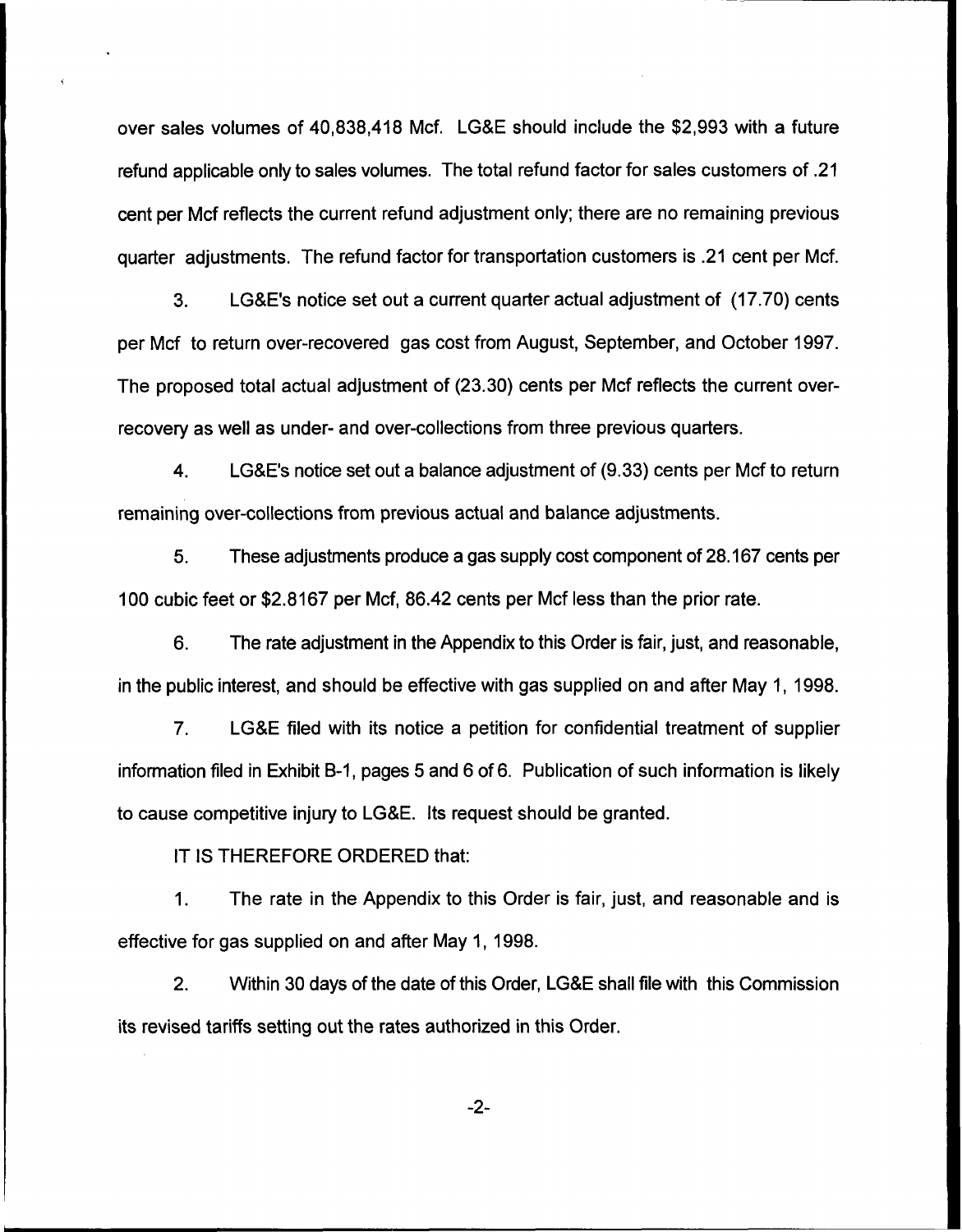3. LGB E's request for confidential treatment of Exhibit B-1, pages 5 and 6, is hereby approved.

Done at Frankfort, Kentucky, this 23rd day of April, 1998.

# PUBLIC SERVICE COMMISSION

 $Cha$ 

Vice Chairman

Comm**/**ssioner

ATTEST: **Executive Director**